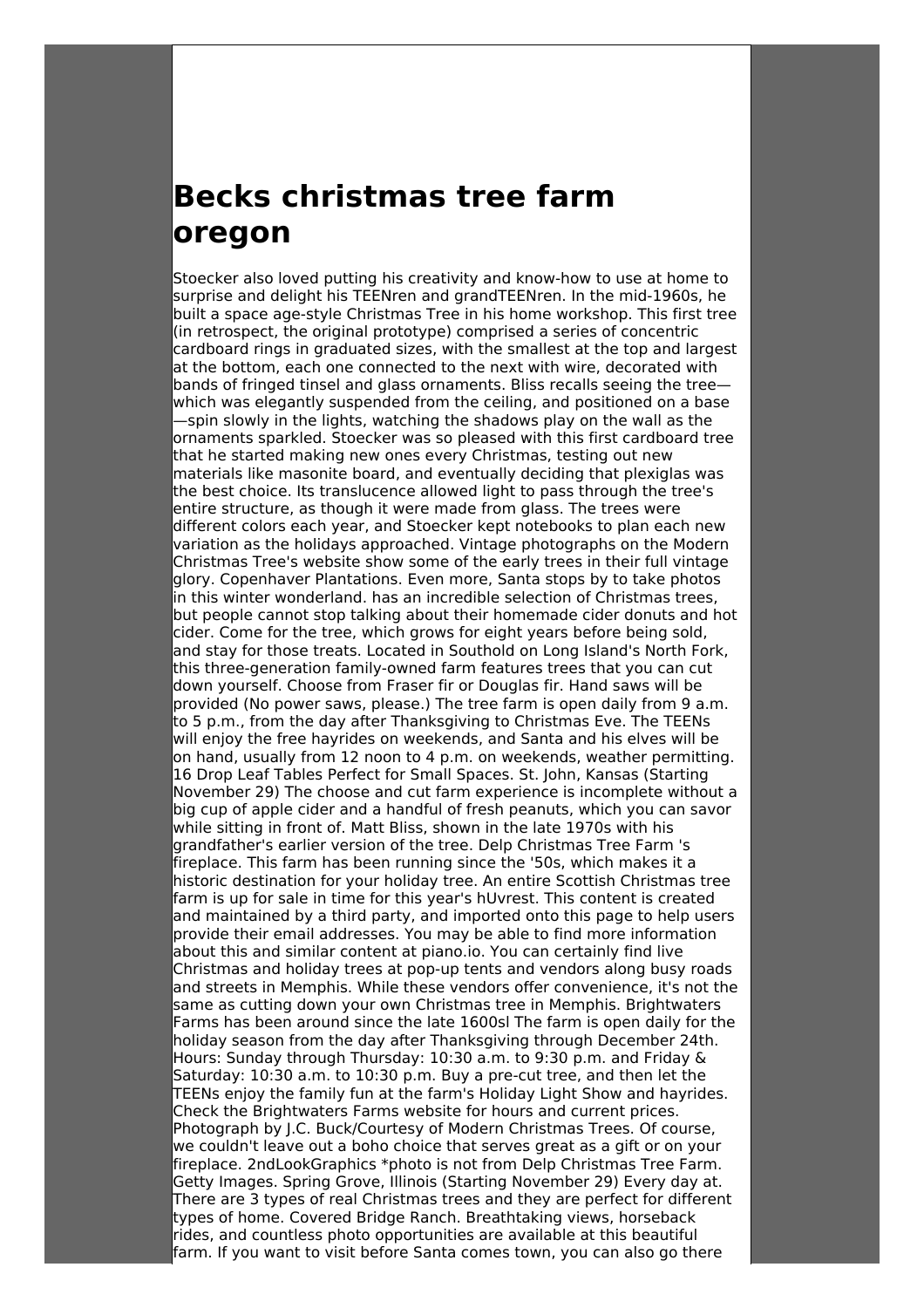during the fall to pick up a pumpkin. WendyOlsenPhotography \*Photo is not from Mondell Pines Getty Images. The Philips Air Fryer XXL Is Half-Off on Amazon. Brewer's Christmas Tree-Blueberry Farm. Santa comes around on occasion, probably because of the farm's homemade jams, jellies, and their hefty supply of cookies. California: Crest Ranch Choose and Cut Christmas Tree Farm. 21 royal family Christmas cards through the years. Steele's Christmas Tree Farm, and you can hop aboard for a hayride during the weekends. After shopping, you can keep the holiday spirit alive with some retail therapy at the gift shop. Here's a worthwhile investment that can be happily passed down in your family. This charming ornament tree was sculpted to fit into your home without knocking anything down and into any aesthetic. Lake Elmo, Minnesota (Starting November 23) Minnesotans won't just find a plot with trees at. TripSavvy is part of the Dotdash publishing family. 20 Celebrity Christmas Trees That Steal the Show. All the Things You Missed in 'A Christmas Story'. In addition to wonderful pickyour-own pumpkins, Elwood Pumpkin Farm in Huntington also sells their Christmas trees --Fraser fir, Douglas fir, white pine, Norway spruce and blue spruce--grown on about 20 acres of land. They open the day after Thanksgiving from 10 a.m. till dark and the pre-cut trees are sold until 8 p.m. Weekday hours: from 3 p.m. till dark with pre-cut trees sold till 8 p.m. Saturday and Sunday hours: from 10 a.m. till dark, trees sold until 8 p.m. If you can't be bothered with tying a tree to the roof of your car, but still want the warmth of the season, this Christmas actually lights up! Yup, this huge candle can be a standout piece on your side table without a lot of heaving lifting. arinahabich \*photo is not from Brewer's. Getty Images. Jack London State Historic Park: The Complete Guide. Multiple locations were found. Please select one of the following: DROTAMs are what SkyVector calls "Drone NOTAMs", or Notices to Airmen defining unmanned aerial systems operating areas (UAS OA). Unangst Tree Farms ended its Christmas selling season early due to an influx of customers. The owners say it was necessary to protect the 2022 seaon. Sara K. Satullo. Unangst reports that the demand for fresh Christmas trees during the pandemic has jumped about 20% as people cooped up at home deck the halls in record numbers. Add in normal weather losses of trees and you've got "the perfect storm for a tree shortage," Unangst said. If you have any tornadorelated information you'd like to share with us, we'd very much like to hear from you. Whether it's a comment on our data, notification of a tornado you witnessed but do not see listed here, or if you would like to pass along your own personal encounter with a tornado, please feel free to send us an e-mail. Photographs are particularly welcome. Narrative: Coincidentally enough, a tornado hit Lincoln County on Abraham Lincoln's birthday. Homes and other buildings were unroofed at Crab Orchard Springs. Beck's Christmas tree lot is the longest operating seasonal business in Manteca. Narrative: A tornado near Rich Hill and Mount Olive moved northeast and swept away dwellings, large trees, horses, cattle, and other stock. Near Rich Hill, one family of seven was killed. The mother was blown 400 yards, and her two daughters "with arms interlocked" were blown 50 yards. One other death occurred in the village of Mount Olive, where several homes were destroyed. The Tornadoes of Central Kentucky and Southern Indiana. The advantage of a fresh flocked Christmas tree is the longer life span– flocking locks in the moisture while preserving the needles. NWS Notes: Despite the amount of specific information presented here, we are still unable to map this tornado. While Lexington newspapers listed the many farms that were struck by the tornado (or its attendant straight-line winds), no road names and few references to nearby towns were given. Also, the NWS has not been able to find any references to "Husto" or "Kinney Station" so far. Lexington newspapers stated that the "cyclone did great damage," including unroofing J. L. Taylor's clothing store across the street from the courthouse in Paris. Warehouses were unroofed along Stoner's Creek. G. W. Bedford's barn was blown down, and an old stone house on the Clay Farm was destroyed, killing two people inside the house (Maria Johnson and a young boy). The Morris Gass Farm also received damage. The cyclone moved from south to north "over the lower edge" of Paris. Several buildings were unroofed. The warehouse of Mr. Tarr was completely destroyed. "Several church spires were bent, while the dome on the courthouse rocked to and fro at an alarming rate. The track of the cyclone was very narrow." It appears that tornadoes may have also struck Franklin, Anderson, and Fayette Counties on this day. Christmas tree